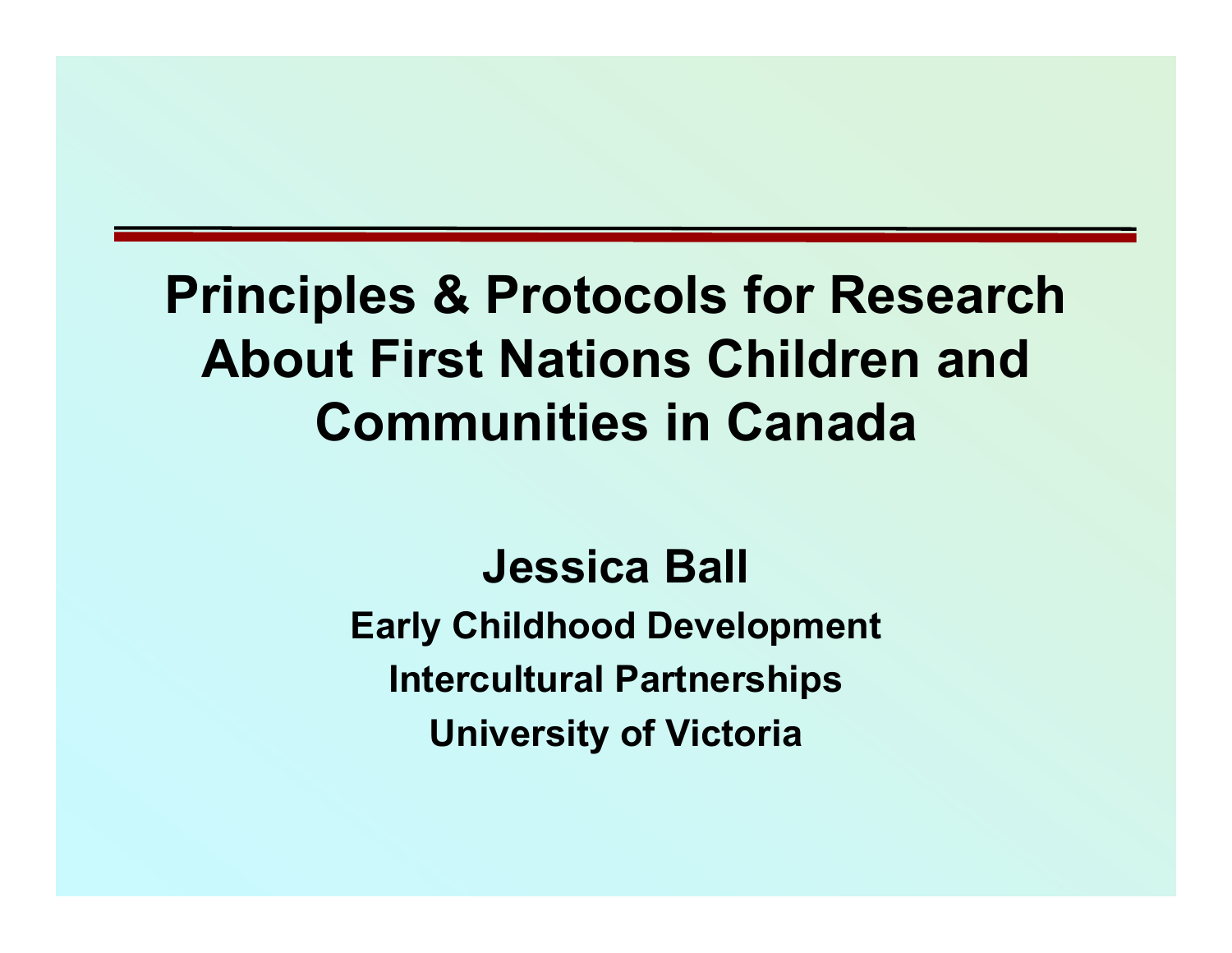# Early Childhood Development Intercultural **Partnerships**

#### Objectives**:**

- **1. Respond to the pressing need in Canada and in the majority world to develop principles, methods and tools for understanding Indigenous children's development and needs and the impacts of infant and early childhood programs on development.**
- **2. Create a team-learning community for Indigenous research capacity development, demonstrating community-university collaborative approaches.**

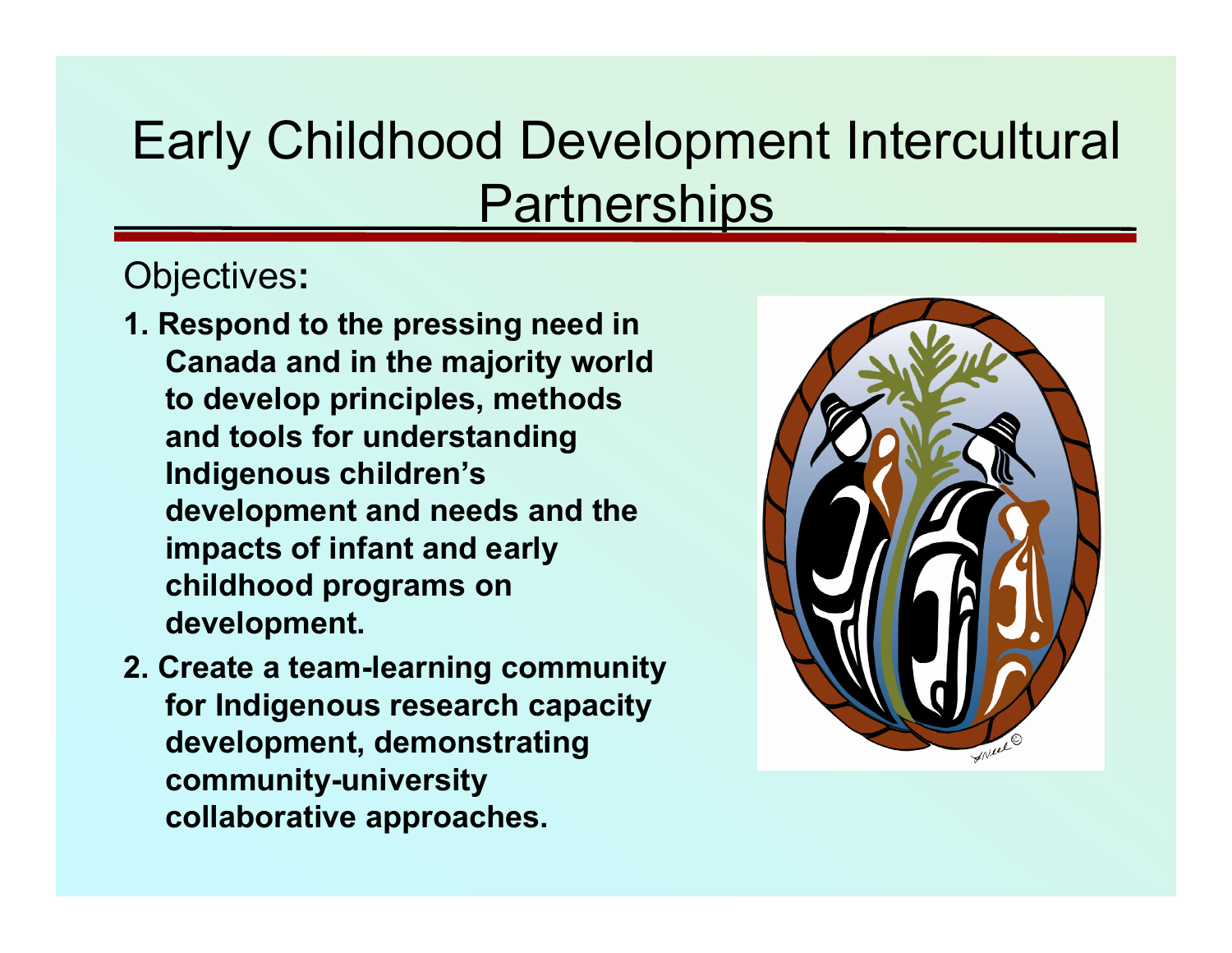## Who are Indigenous peoples in Canada?

- 1.5 million descendents of original inhabitants before contact, including:
- 700,000 First Nations (605 registered Bands, 56 distinct languages)
- 50,000 Inuit, Inuk & Innuvialuit
- •750,000 Metis



- •Young demographic, high birth rate
- • Traditional territories and reserve lands
- Historical treaties except in BC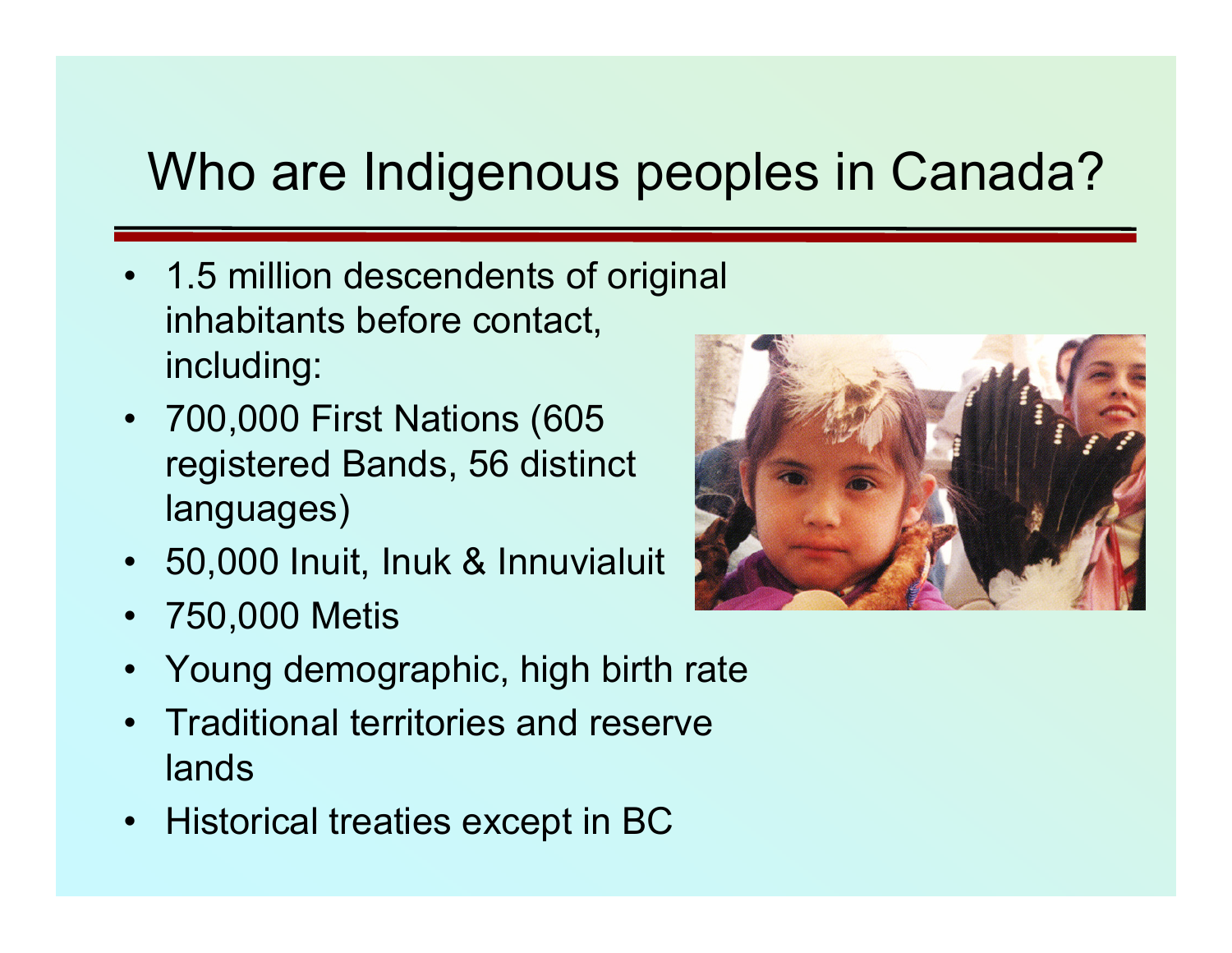## A short history of long oppression

- • Contact: 'nation to nation'
	- Conquest & cooperation
- Colonization: Indian Act (1876)
	- • legislating how Indians were to be governed (denied selfgovernance and right to vote in colonial Canada, reservations, movement controlled by passes)
- $\bullet$  Cultural assimilation programs:
	- • Indian residential schools, 60's scoop, denial of Status, prohibition of all major cultural, sacred, social and political forms of life
- • Capacity depleting policies:
	- Denied access to higher education, denied government office, women denied Band Council positions, denied personhood
- $\bullet$  The seventh generation since the beginning of the holocaust for Aboriginal people in Canada is now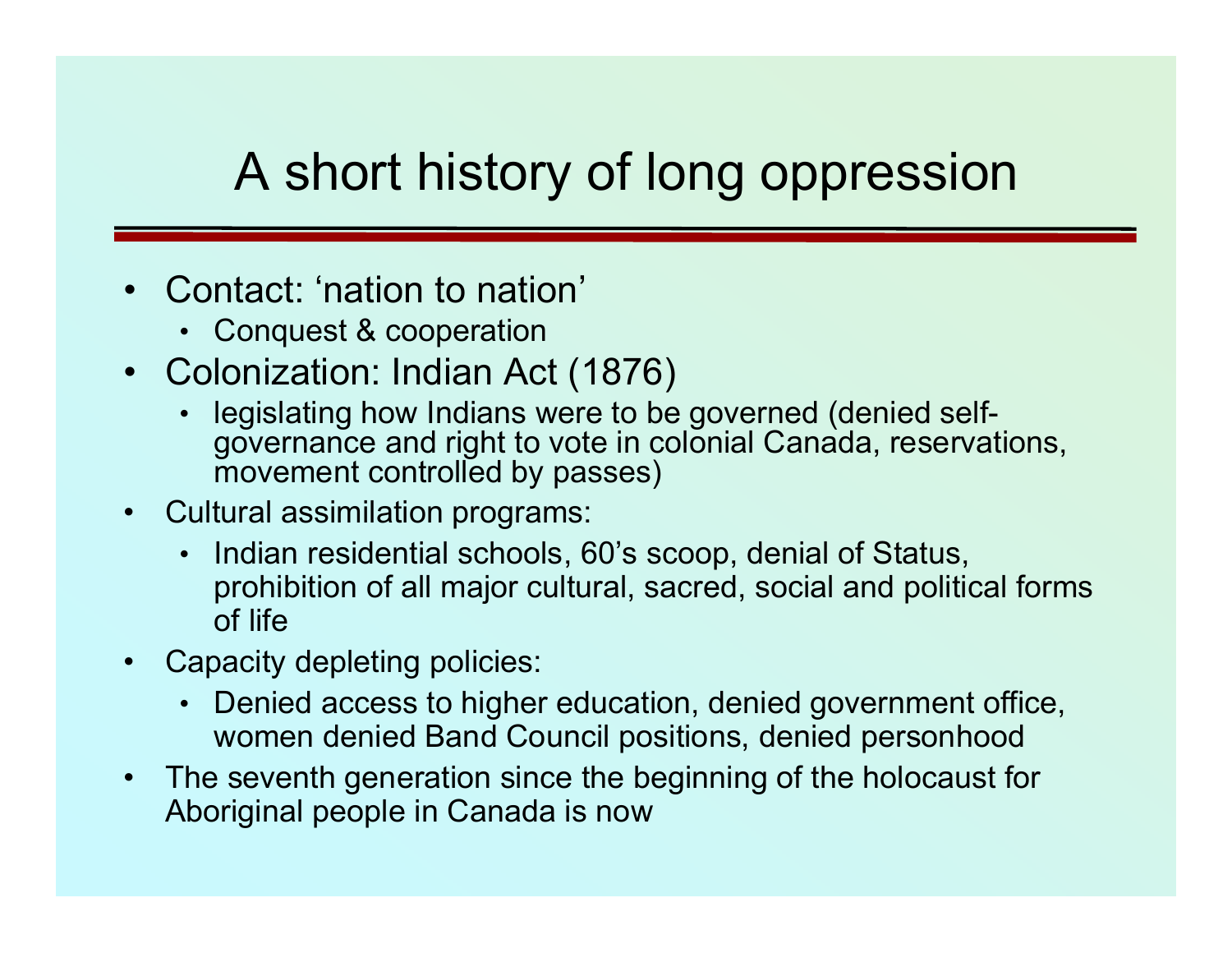#### Indigenous self-governance movements

- Native Indian Brotherhood: Indian Control of Indian Education (1970)
- Royal Commission on Aboriginal Peoples (1996)
- The 'Apology' (1997) by Dept. Indian Affairs
- Aboriginal Healing Fund (1998)
- Aboriginal Transitions to Delegated Authority in Health Care, Child & Family Services (2000)
- Aboriginal Head Start (1997)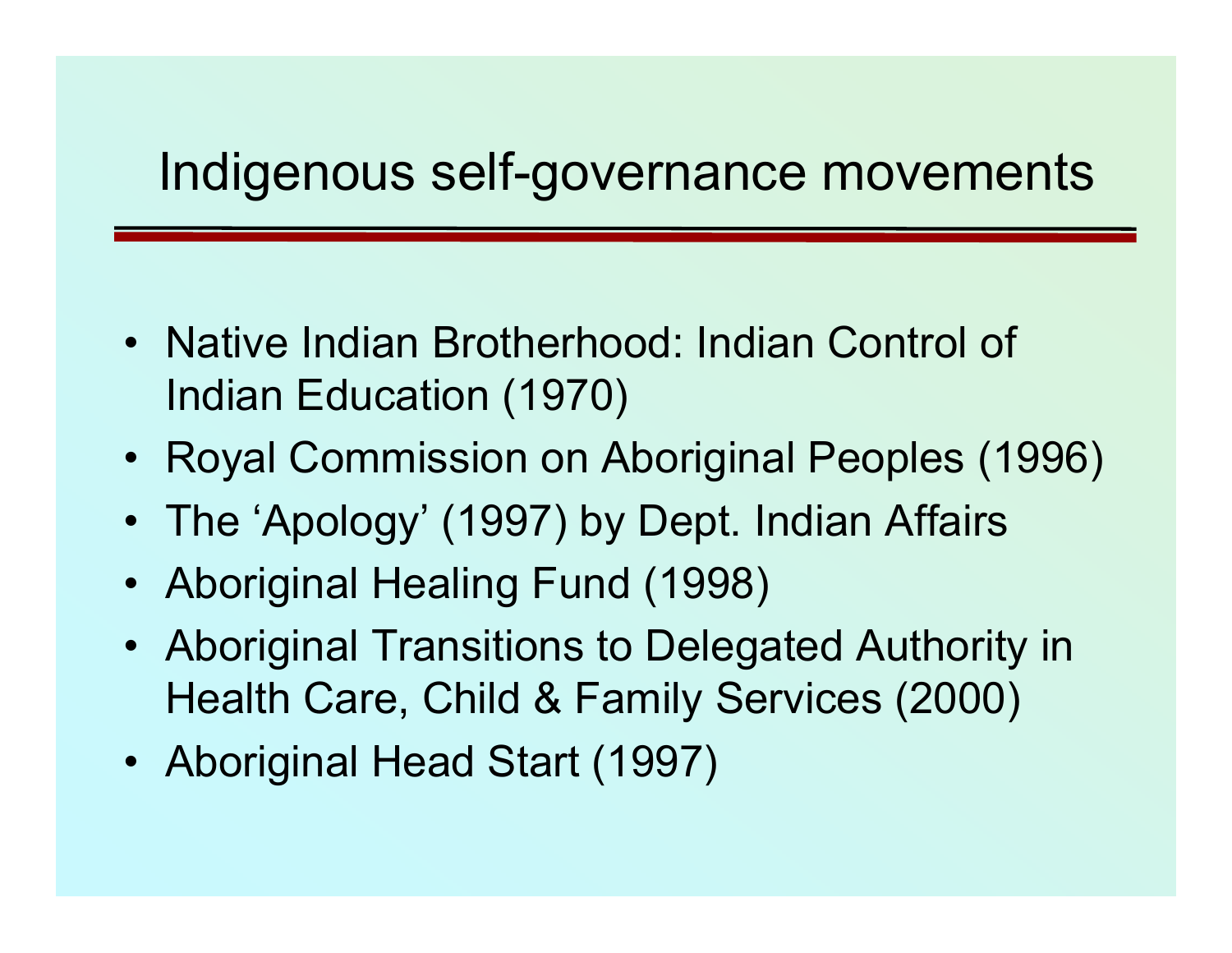## Community development priorities

- • Regaining ownership & control of lands
	- Land resource management
- Revitalization of cultural forms, skills for living on the land, recovery & recording of Indigenous Knowledge and heritage languages
- Reduced infant mortality, improved population health, & education achievement starting with Early Childhood Care & Development at the centre of a long-range vision of holistic community development
- Strengthening community capacity: administration, training, research, policies, practice, evaluation, presentation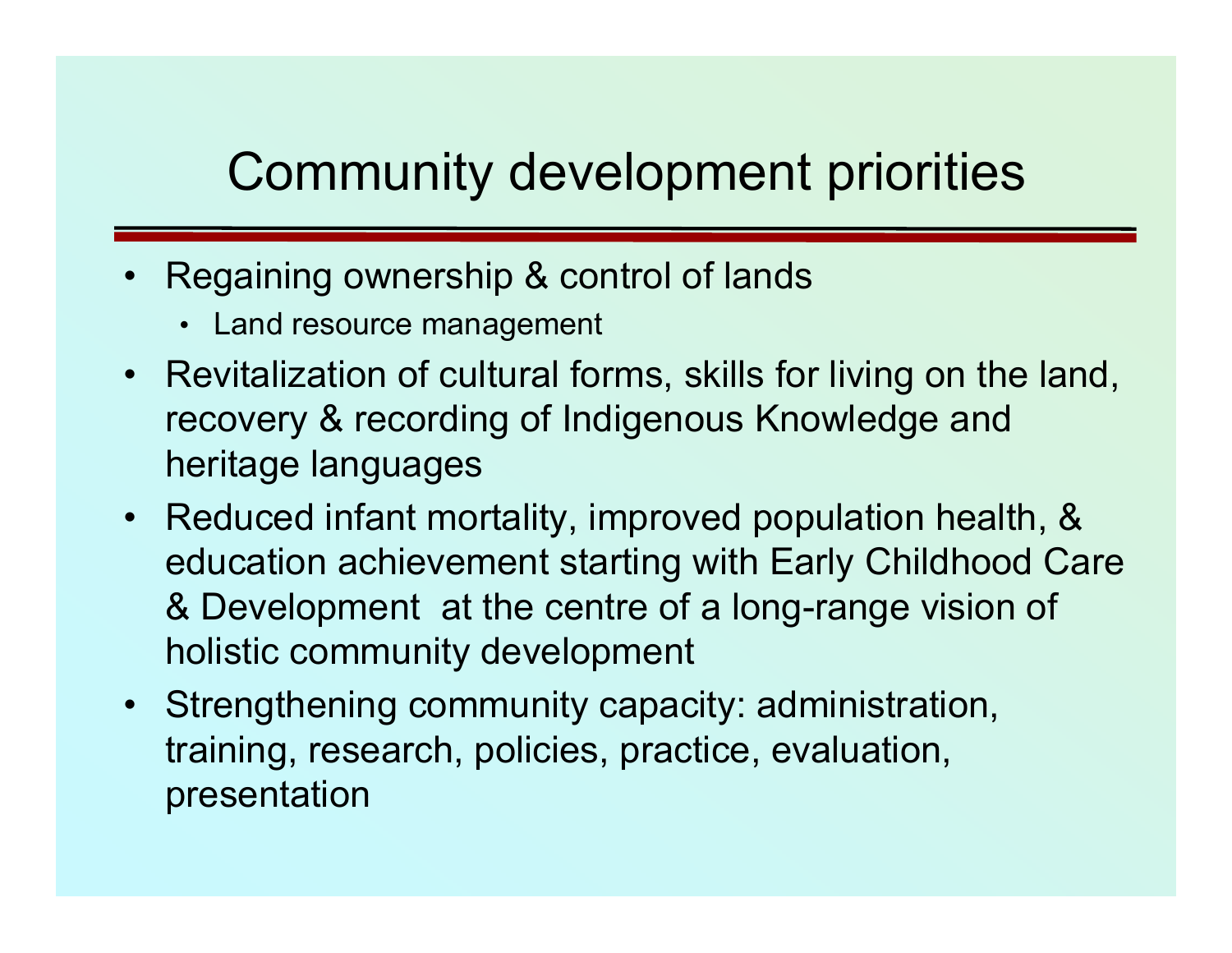## Ethics: What does it mean?

- •'Ethics': What does it mean?
- •Whose ethics?
- 'Ethical practice': What are we doing?
- •Who's definition of what IS research?
- Whose research priorities?
- Who's in charge?
- Who benefits?
- Reflective practice: Who are we, where do we fit in the picture on historic & ongoing oppression, & what do we really want (what are our hidden as well declared agendas)?
- Who's reality (needs, goals, methods for selecting data and legitimating truth claims) matters most?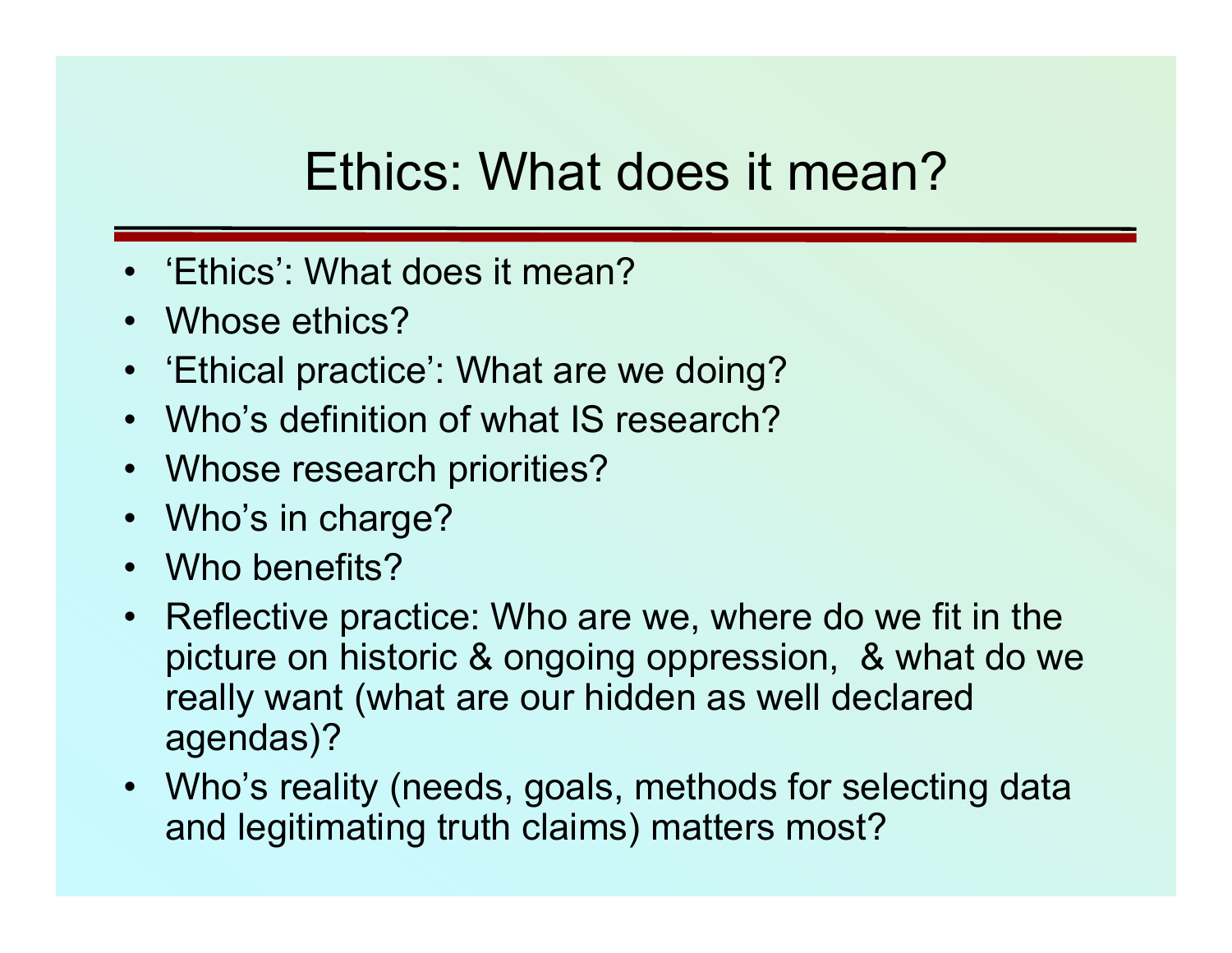#### Ethics of research with First Nations

- Tri-Council Policies
	- Social Sciences & Humanities Research Council of Canada (SSHRC)
	- Natural Sciences & Engineering Research Council (NSERC)
	- Canadian Institutes of Health Research (CIHR)
- University of Victoria: 2 tiered negotiation of consent / 2 tiered review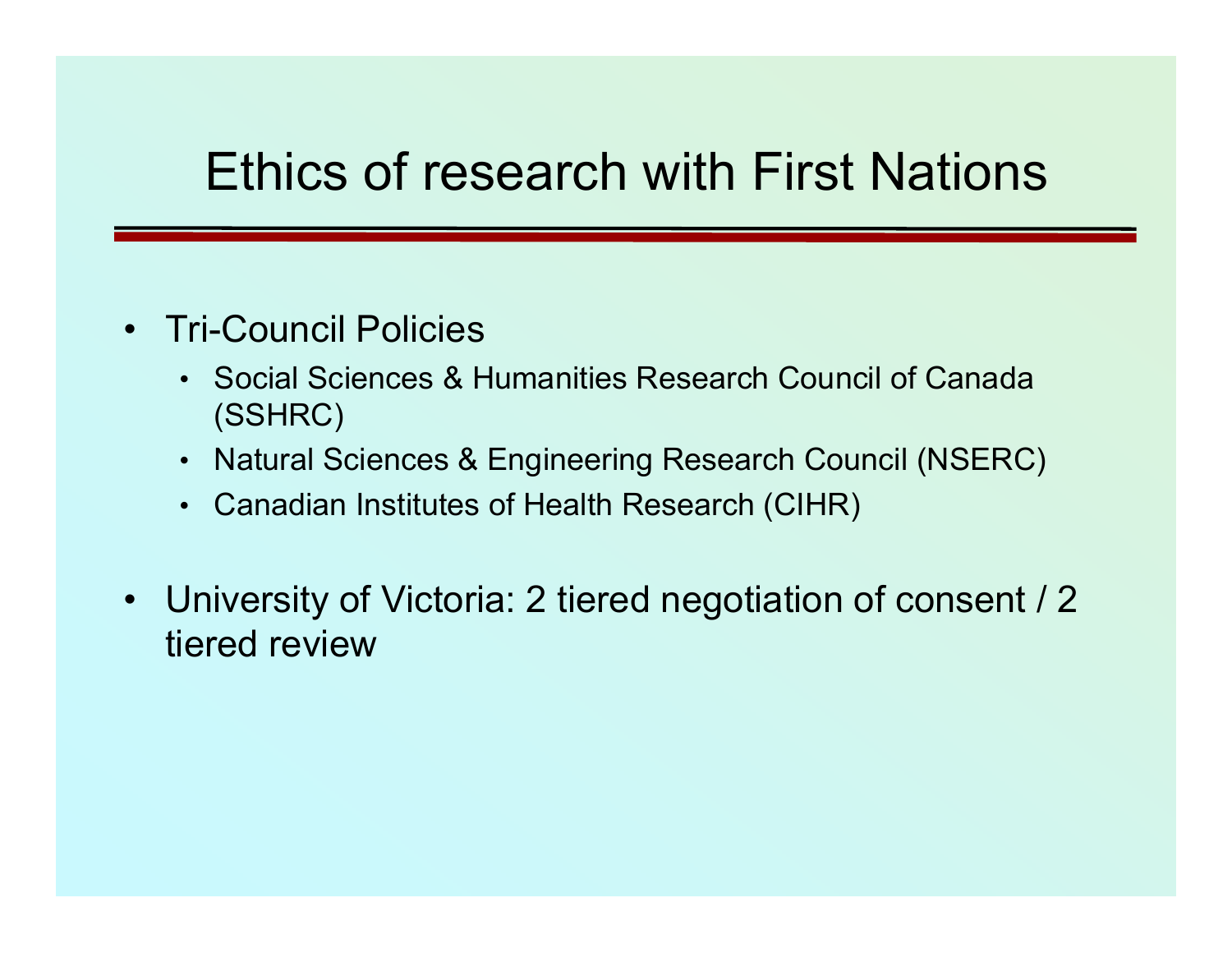## Towards a national Aboriginal code of ethics

- $\bullet$ First Nations specific protocols
- Communities ('on-reserve') vs. urban / individual ('offreserve')
- • OCA : First Nations Regional Health Survey
	- Ownership
	- Control
	- Access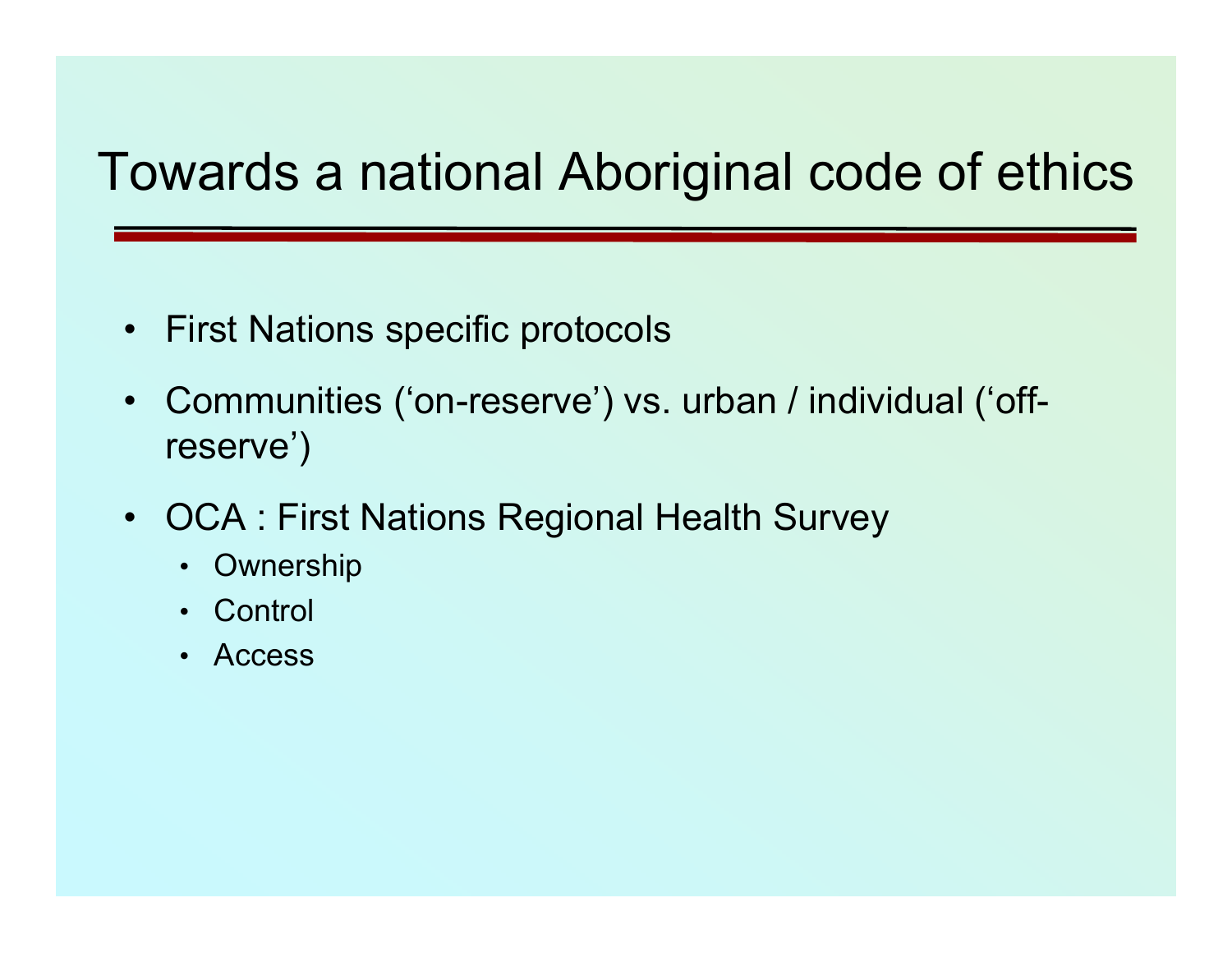#### Intellectual Property

- $\bullet$ Who's questions guide the research?
- • Who owns the data?
	- What do you mean…we'll be anonymous
	- Data will be stored in locked cabinets in a university office?
	- Data will be destroyed after the project is over?
	- Who owns the 'knowledge' acquired/constructed?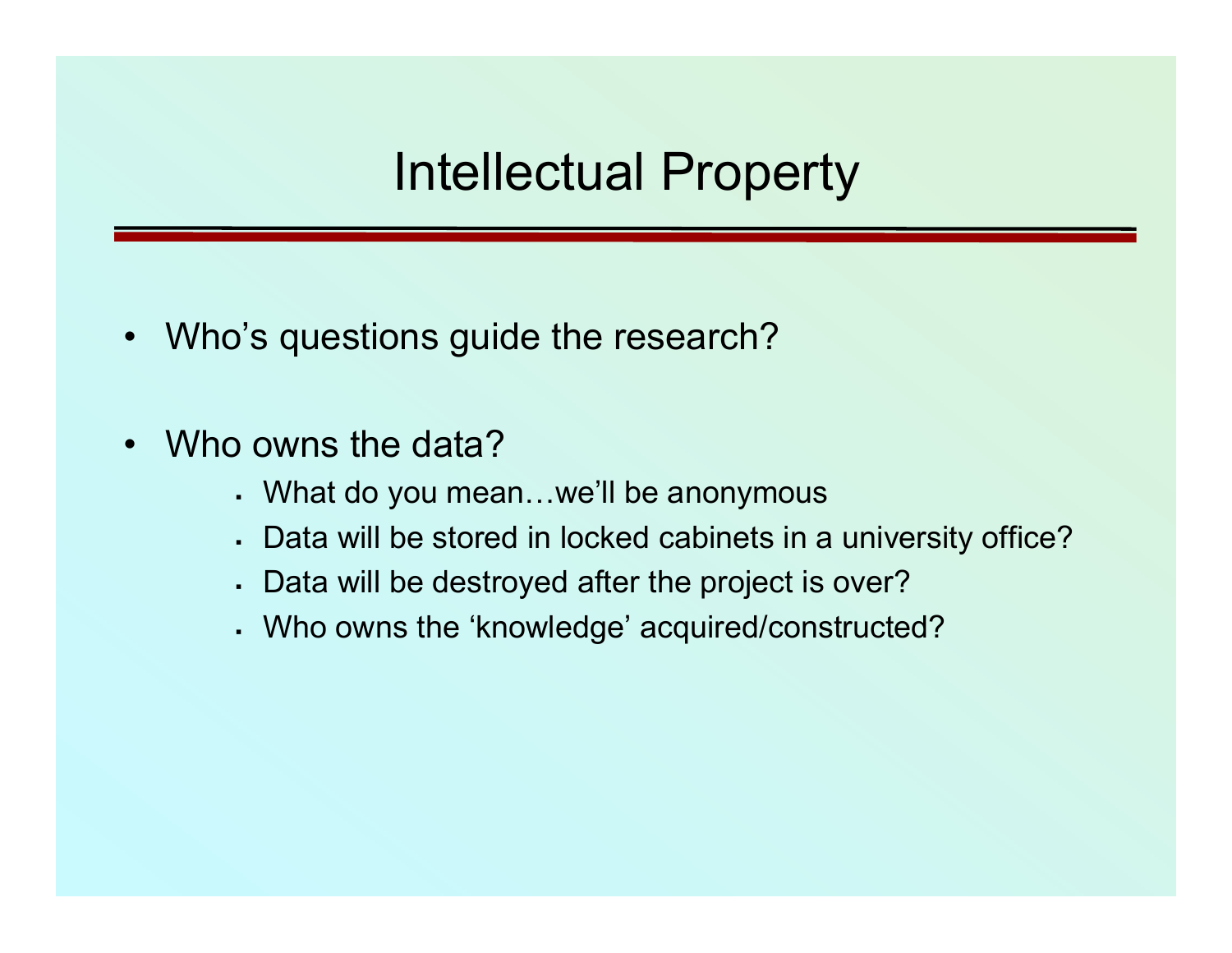#### **Principles**

- • Partnerships, based on relationships & reciprocal recognition of the contributions of each partner
- • Accept the primacy of Indigenous needs, goals, preferences, & approaches
	- Emerging Aboriginal research agenda in Canada
	- Do not duplicate previous research efforts
		- "I come from a long line of research subjects…"
	- Negotiate & respect local protocols governing conduct, research, data sources (esp. Elders), protection of Indigenous knowledge & representation.
		- "Research is a four letter word around here…"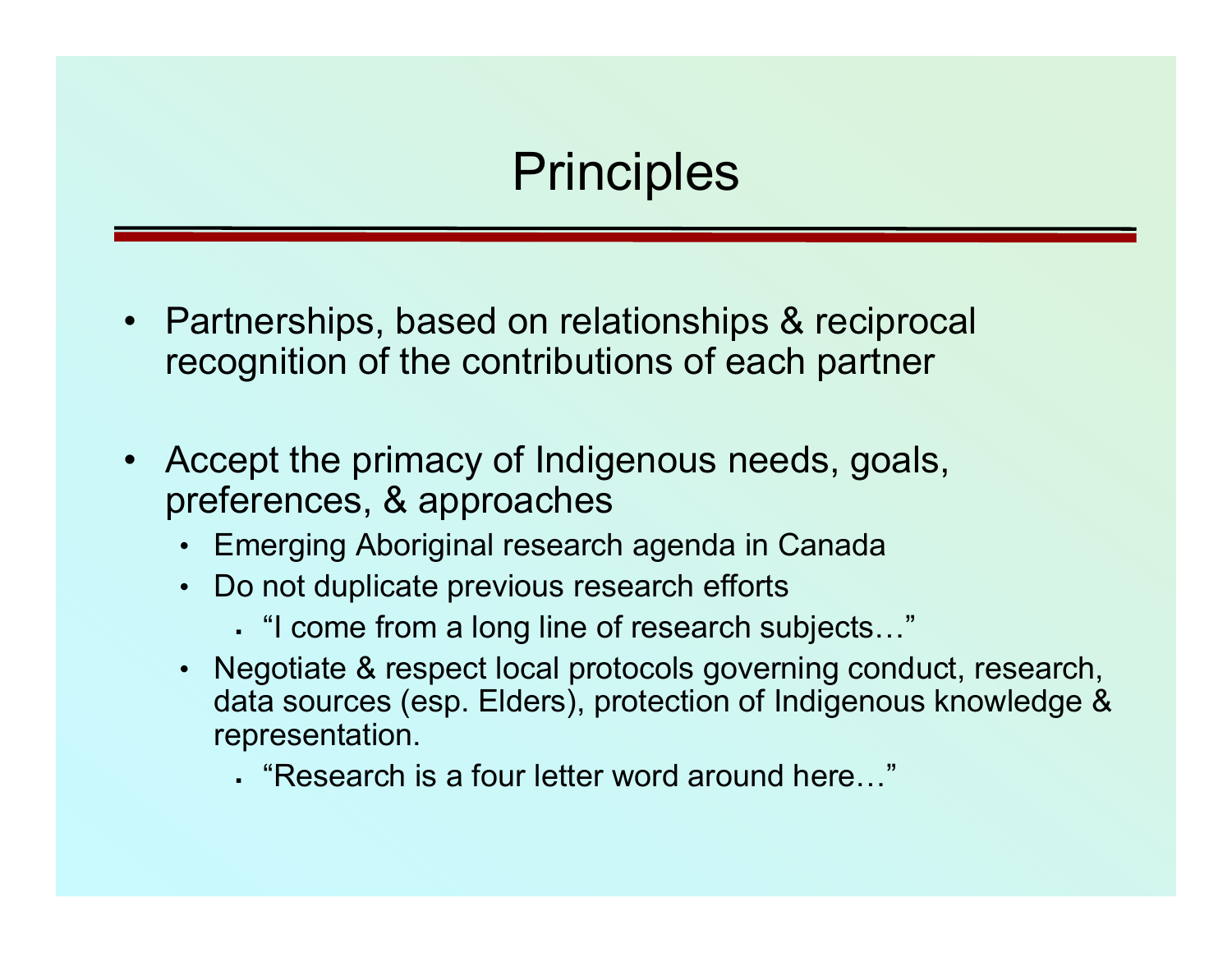### **Principles**

- Ensure Indigenous representation in all phases
- Build on Indigenous knowledge & methods
- Use Participatory Action Research when possible
- Recognize the diverse cultural and spiritual aspects of Indigenous people in relation to what is being studied (e.g., language, children, families, the land)
- Be transparent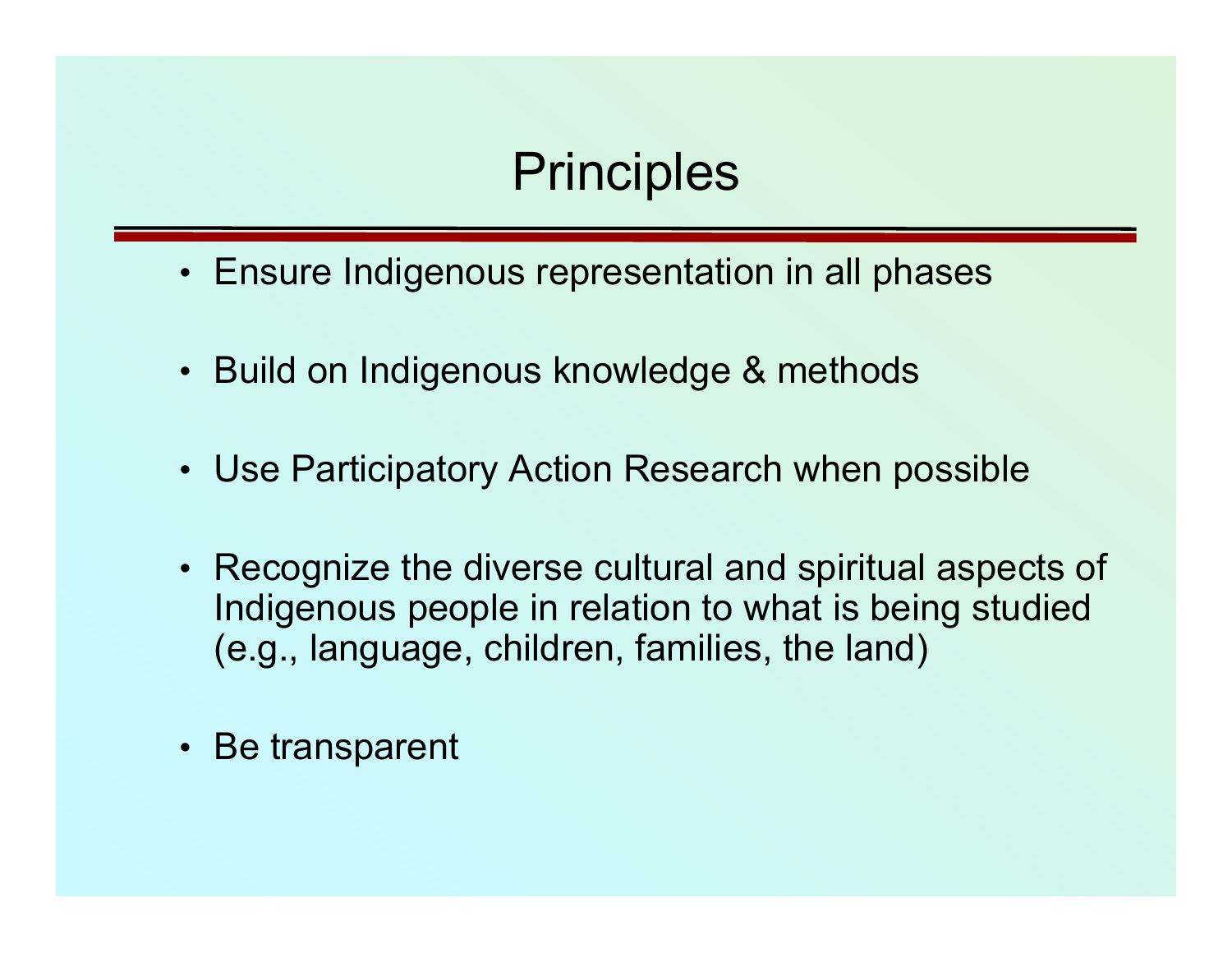#### **Principles**

- Ensure knowledge translation & dissemination in ways accessible & useful to participating communities & Indigenous people in general
	- "They came, they took, they left…It's all sitting in a museum somewhere that we can't get at it."
- Contribute to Indigenous capacity
	- E.g., create or support training programs, support recruitment of Indigenous people into forums for dialogue about research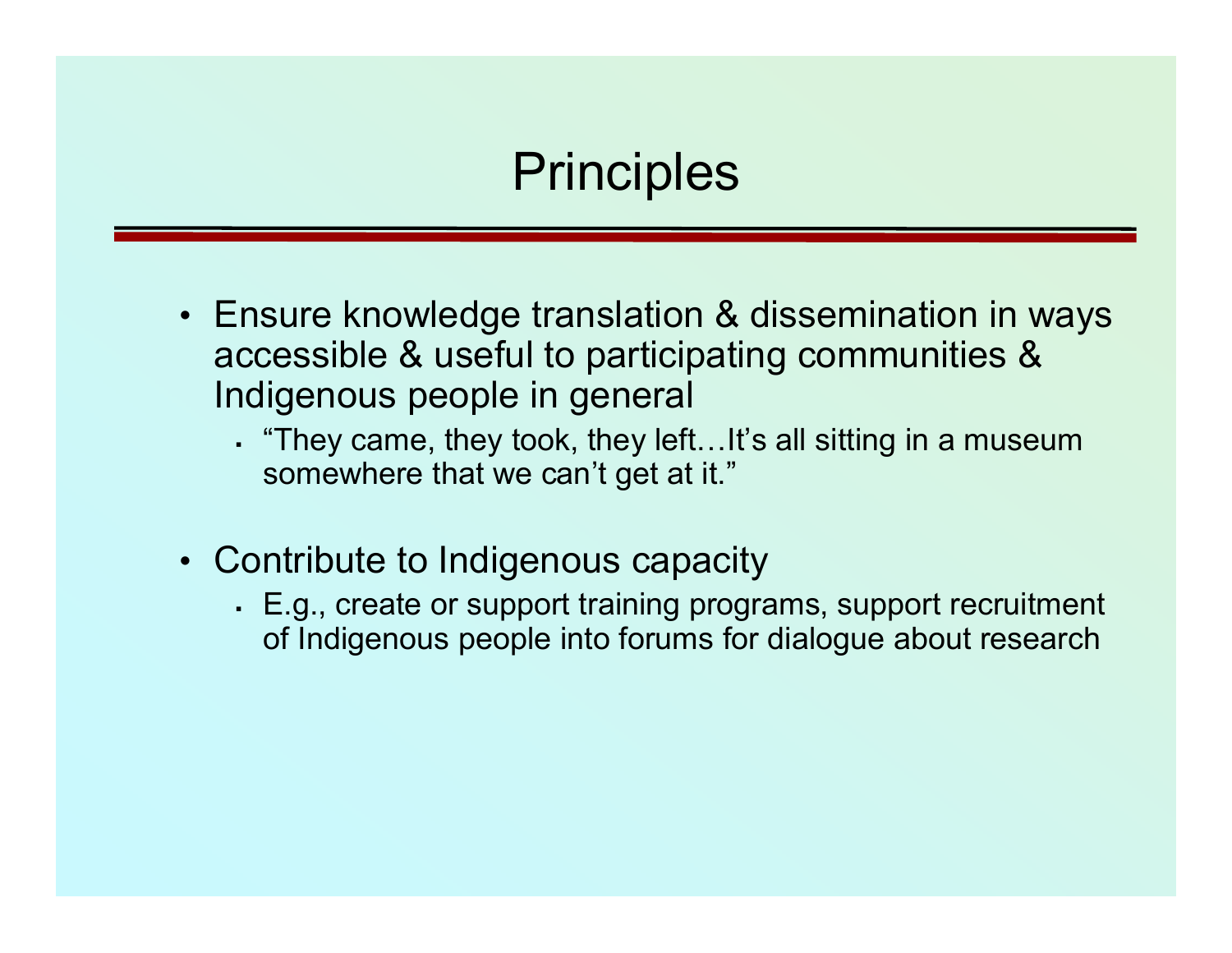#### Challenges & Opportunities

- Fresh questions, perspectives, concepts, methods, data sources
- Status: 'Expert at what? Towards communities of learners, based on respect & reciprocal sharing of knowledge & expertise
- Indeterminate outcomes: Tolerating ambiguity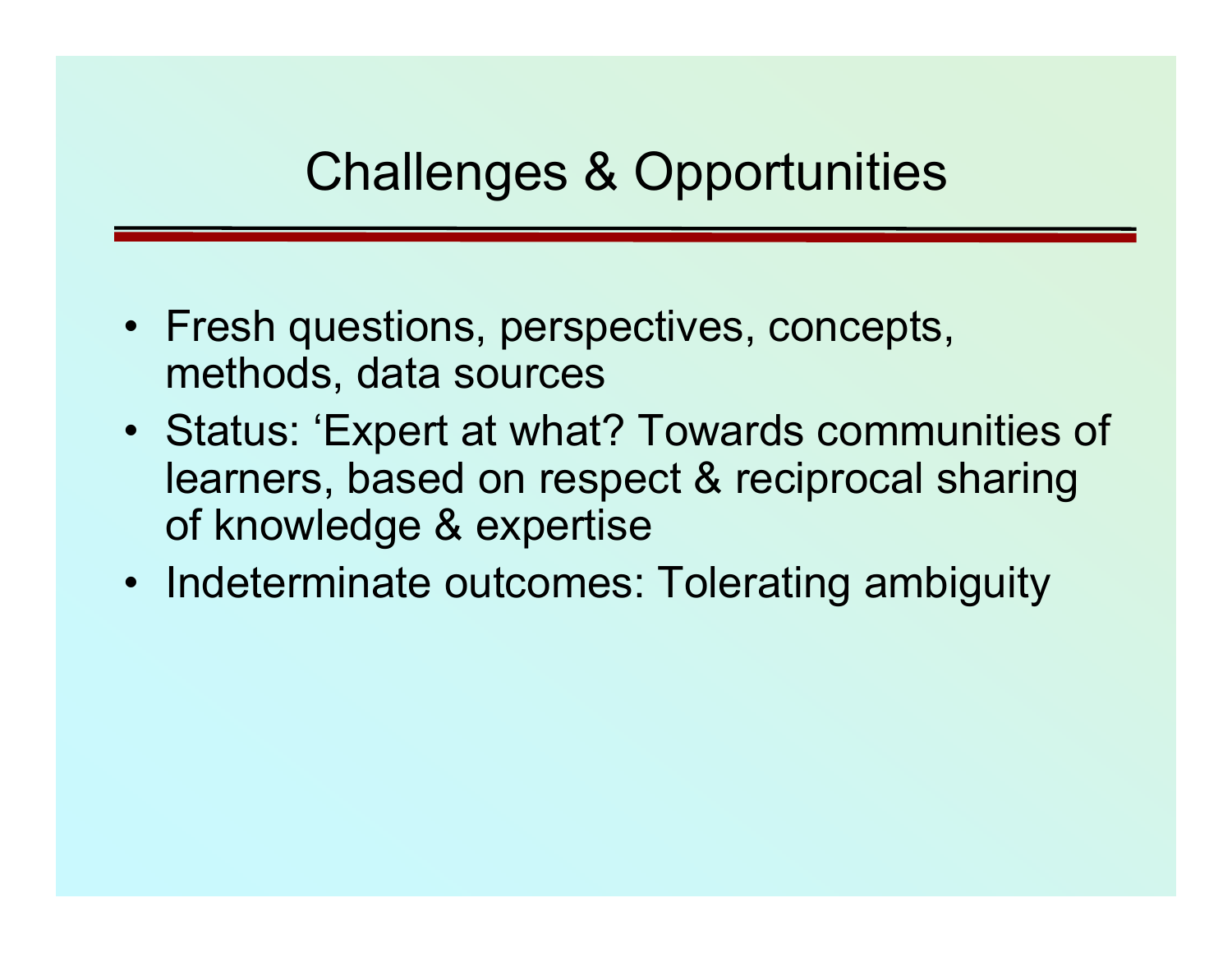### Challenges & Opportunities

- Costs of research to communities to control
	- A challenge for traditional funders
	- Time: Need to recalibrate the pace of engagements for purposes of research, ongoing negotiation of agreements
- Prestige: who gets credit?
- Credit for what & what for?
	- Clarifying ego & status investments
	- Sharing publications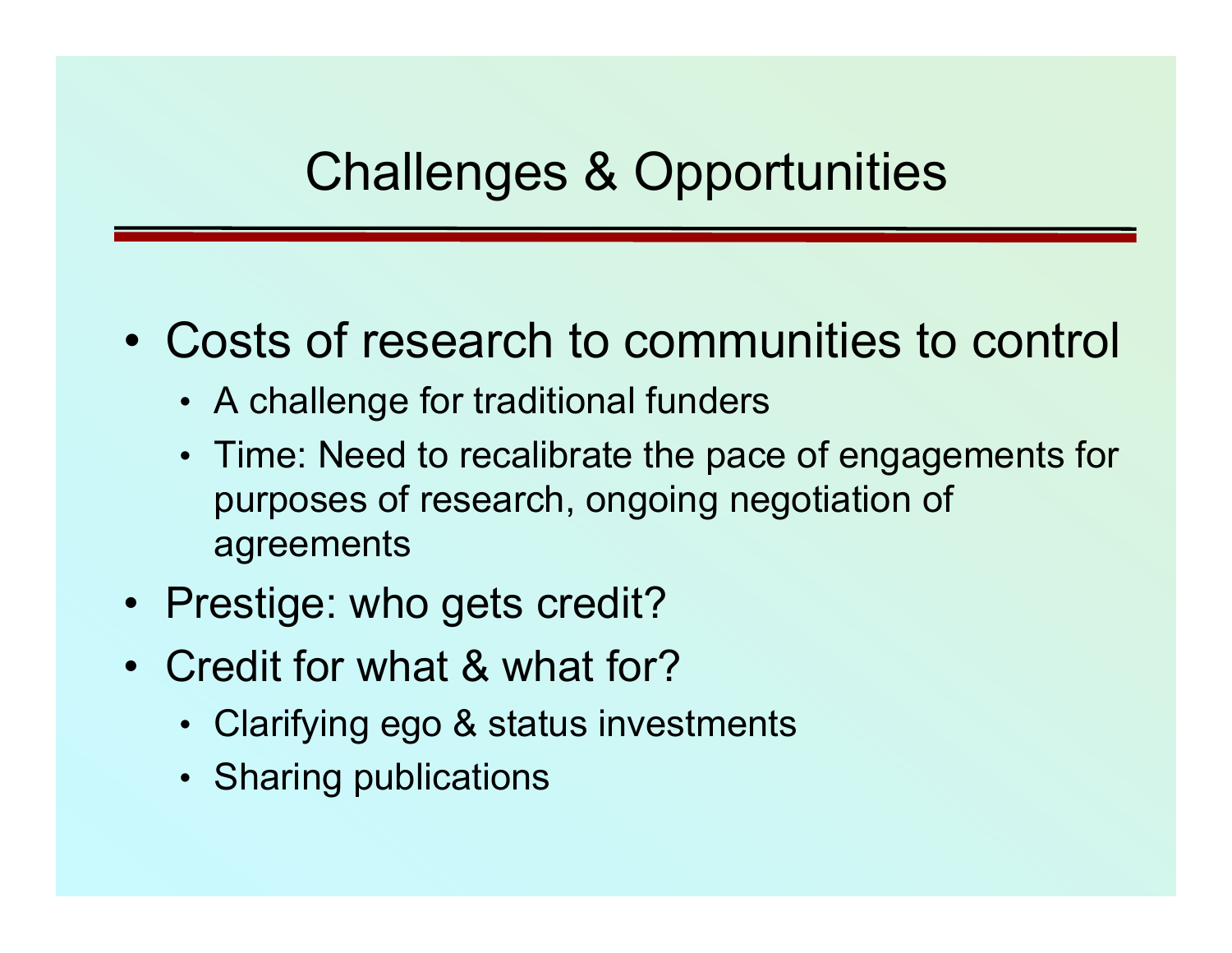## Concluding Comments

- Researchers have much to learn from Indigenous communities about ways of knowing & of organizing & using knowledge.
- Many Indigenous groups in Canada are cautiously receptive to collaborative partnerships based on mutual respect & sharing
- University-based researchers have a valuable yet unrealized contribution to make in supporting recovery & positive development of Indigenous communities. Research is an intervention. Ethical practice in research can be situated with reference to principles of social justice.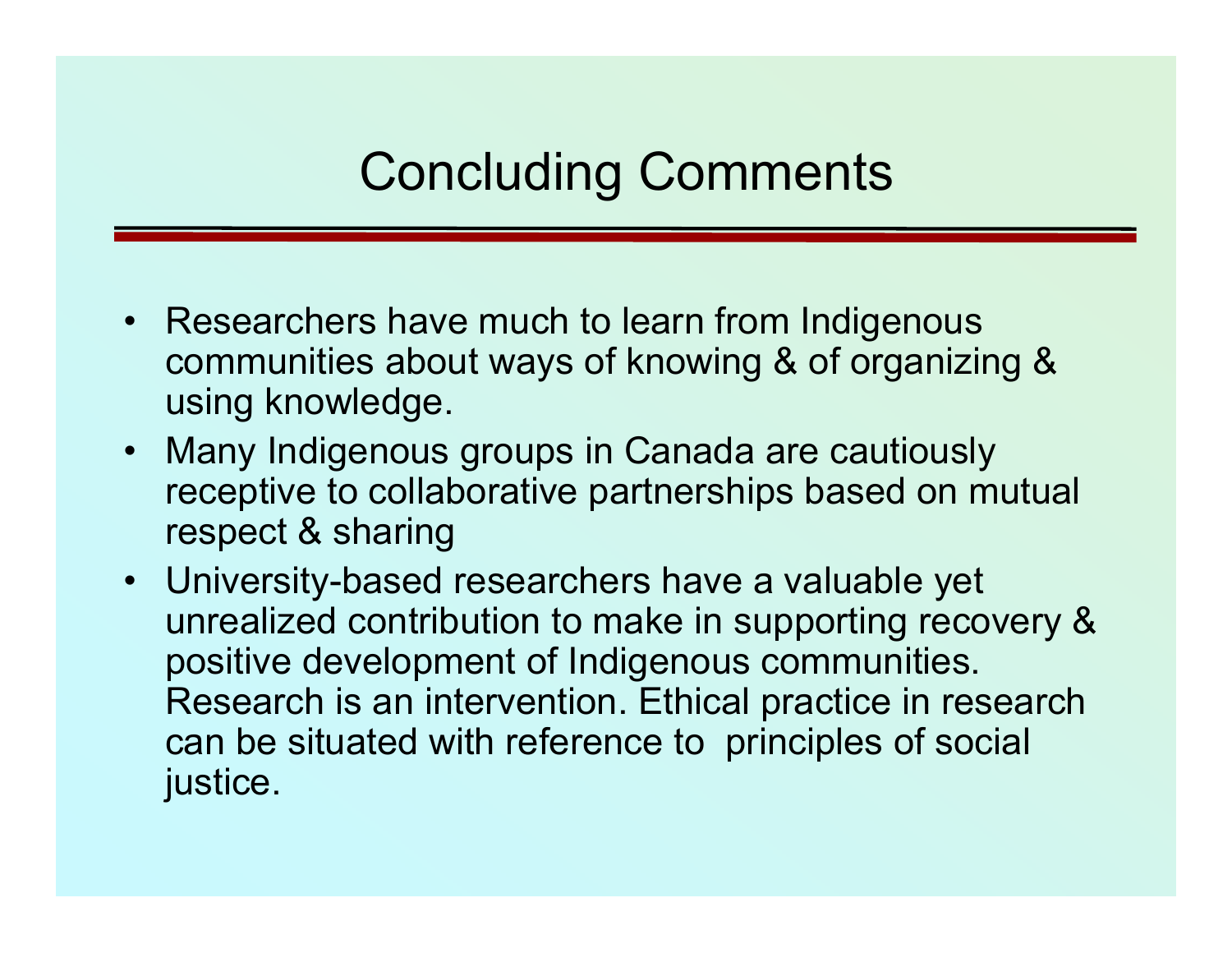#### Research with Indigenous people around the world

*"Pardon him, Theodotus: he is a barbarian, and thinks that the customs of his tribe and island are the laws of nature."* **G.B. Shaw, Caesar and Cleopatra**